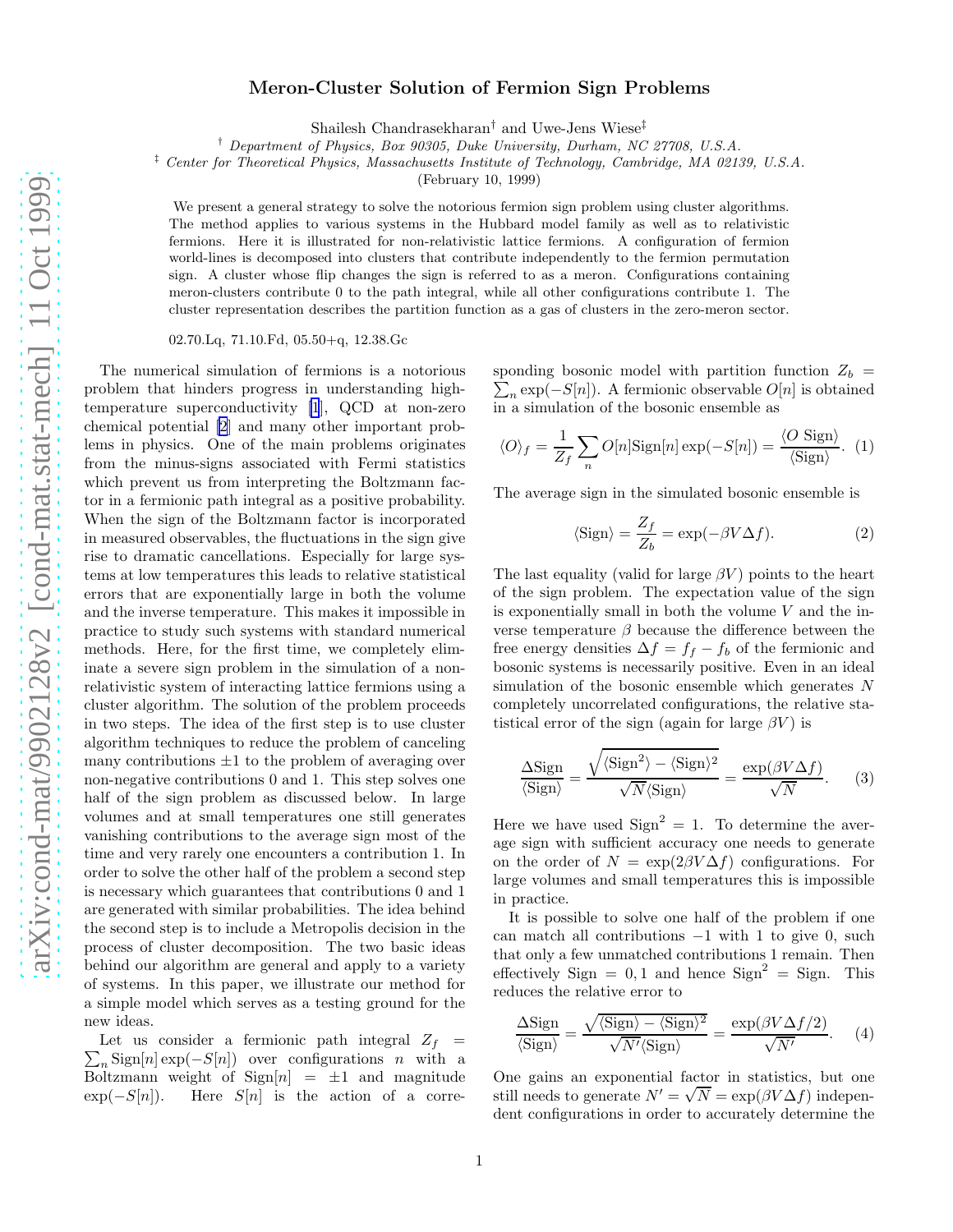average sign [\[3](#page-3-0)]. This is because one generates exponentially many vanishing contributions before one encounters a contribution 1.

In several cases cluster algorithms provide an explicit matching of contributions −1 and 1 using an improved estimator. Cluster algorithms are a very efficient tool to simulate quantum spin systems[[4–6\]](#page-3-0). In particular, the method can be implemented directly in the Euclidean time continuum[[7\]](#page-3-0). The basic idea behind these algorithms is to decompose a configuration into  $N_C$  clusters of spins which can be flipped independently. Averaging analytically over the  $2^{N_C}$  configurations generated by the cluster flips, one can construct improved estimators for various physical quantities. As we will show, using an improved estimator for the fermion sign, cluster algorithms can solve the sign problem if the clusters contribute independently to the sign and a reference cluster orientation with a positive weight always exists. This means that the flip of any given cluster either changes the sign or not, independent of the orientation of all the other clusters. A cluster algorithm for lattice fermions was first presented in[[8\]](#page-3-0) with the hope of finding such an improved estimator. Unfortunately, in that algorithm the clusters do not affect the sign independent of one another. Still, cluster algorithms have been used for fermion models[[9\]](#page-3-0). For systems with no severe sign problem these algorithms work much better than standard numerical methods, but they do not solve the fermion sign problem.

A solution to a sign problem using cluster algorithms was first found in a bosonic model with a complex action — the 2-d  $O(3)$  model at vacuum angle  $\theta = \pi$  [[10\]](#page-3-0). The cluster independence was achieved by constructing a non-standard action. In that model clusters whose flip changes the sign are half-instantons which are usually referred to as merons. In this paper we extend the meron-concept to fermionic models by demanding cluster independence. For non-relativistic spinless fermions hopping on a *d*-dimensional cubic lattice of size  $V = L<sup>d</sup>$ with periodic boundary conditions, this leads us to the Hamiltonian [\[11](#page-3-0)]

$$
H = \sum_{x,i} \left[-\frac{t}{2} (c_x^{\dagger} c_{x+\hat{i}} + c_{x+\hat{i}}^{\dagger} c_x) + U(n_x - \frac{1}{2})(n_{x+\hat{i}} - \frac{1}{2})\right],\tag{5}
$$

with  $U \geq t > 0$ . Here  $\hat{i}$  is a unit vector in the *i*-direction,  $c_x^+$  and  $c_x$  are fermion creation and annihilation operators obeying the standard anticommutation relations and  $n_x = c_x^{\dagger} c_x$  is the occupation number of the lattice site x. Since  $U > 0$ , two fermions or two holes on neighboring lattice sites repel each other, while a fermion and a hole attract one another. This is a simple example of a fermionic model for which the sign problem can be solved completely using a meron-cluster algorithm.

Let us now discuss our model and algorithm in more detail. Following [\[8](#page-3-0)] we introduce a space-time lattice

with 2dM time-slices and spacing  $\varepsilon = \beta/M$  in the Euclidean time direction and we insert complete sets of occupation number  $n(x, t) = 0, 1$  eigenstates at each timeslice to express the partition function as a path integral. The magnitude  $\exp(-S[n])$  of the Boltzmann factor is a product of four-site interactions associated with spacetime plaquette configurations  $[n(x,t), n(x+\hat{i},t), n(x,t+\hat{j},t)]$ 1),  $n(x + i, t + 1)$ . The sign factor Sign[n] =  $\pm 1$  has a topological meaning. The occupied sites form fermion world-lines which are closed in Euclidean time. Particles may be exchanged during their Euclidean time evolution and the fermion world-lines define a permutation of particles. According to the Pauli principle,  $Sign[n]$  is just the sign of that permutation. In the following we restrict ourselves to  $U = t$ . Then the bosonic system without the sign factor is the antiferromagnetic spin 1/2 quantum Heisenberg model, and  $n(x, t) = 0$  and 1 correspond to spin  $-1/2$  and  $1/2$ , respectively. The staggered occupation (the analog of the staggered magnetization)  $O[n] = \epsilon \sum_{x,t} (-1)^{x_1+x_2+\ldots+x_d} (n(x,t) - \frac{1}{2}),$  and the corresponding susceptibility  $\chi = \langle O^2 \text{Sign} \rangle / \beta V \langle \text{Sign} \rangle$ are important observables.

The algorithm decomposes a configuration into closed loops of lattice points which may be flipped independently. When a loop is flipped, the occupation numbers of all points on the loop are changed from 0 to 1 and vice versa. Each lattice point participates in two space-time plaquette interactions  $[n(x,t), n(x+\hat{i},t), n(x,t+1), n(x+\hat{i},t)]$  $(i, t+1)$ . On each interaction plaquette the lattice points are connected in pairs and a sequence of connected points defines a loop-cluster. For space-time plaquette configurations  $[0, 0, 0, 0]$  and  $[1, 1, 1, 1]$  the lattice points are connected with their time-like neighbors, for configurations  $[0, 1, 1, 0]$  and  $[1, 0, 0, 1]$  they are connected with their space-like neighbors and for configurations  $[0, 1, 0, 1]$  and  $[1, 0, 1, 0]$  they are connected with their time-like neighbors with probability  $p = 2/(1 + \exp(\epsilon U))$  and with their space-like neighbors with probability  $1 - p$ . After identifying the clusters, they are flipped independently with probability 1/2.

A remarkable property of the cluster rules is that  $\text{Sign}[n] = \prod_{i=1}^{N_C} \text{Sign}[C_i]$ , where  $C_i, i = 1, ..., N_C$  denotes the oriented clusters in a configuration. By properly flipping the clusters, one can reach a reference configuration (the first configuration in figure 1) in which all even lattice sites are occupied and all odd sites are empty. In the reference orientation  $\text{Sign}[C_i] = 1$ . When the cluster is flipped, Sign $[C_i] = 1$  if  $N_w + N_h/2$  is odd and  $-1$  otherwise. Here  $N_w$  is the temporal cluster winding number and  $N_h$  is the number of times the cluster hops to a neighboring lattice point. This relation follows directly from the fermionic anticommutation relations. Following[[10\]](#page-3-0), we refer to clusters whose flip changes the sign as merons. The flip of a meron-cluster permutes the fermions and changes the topology of the fermion world-lines. Since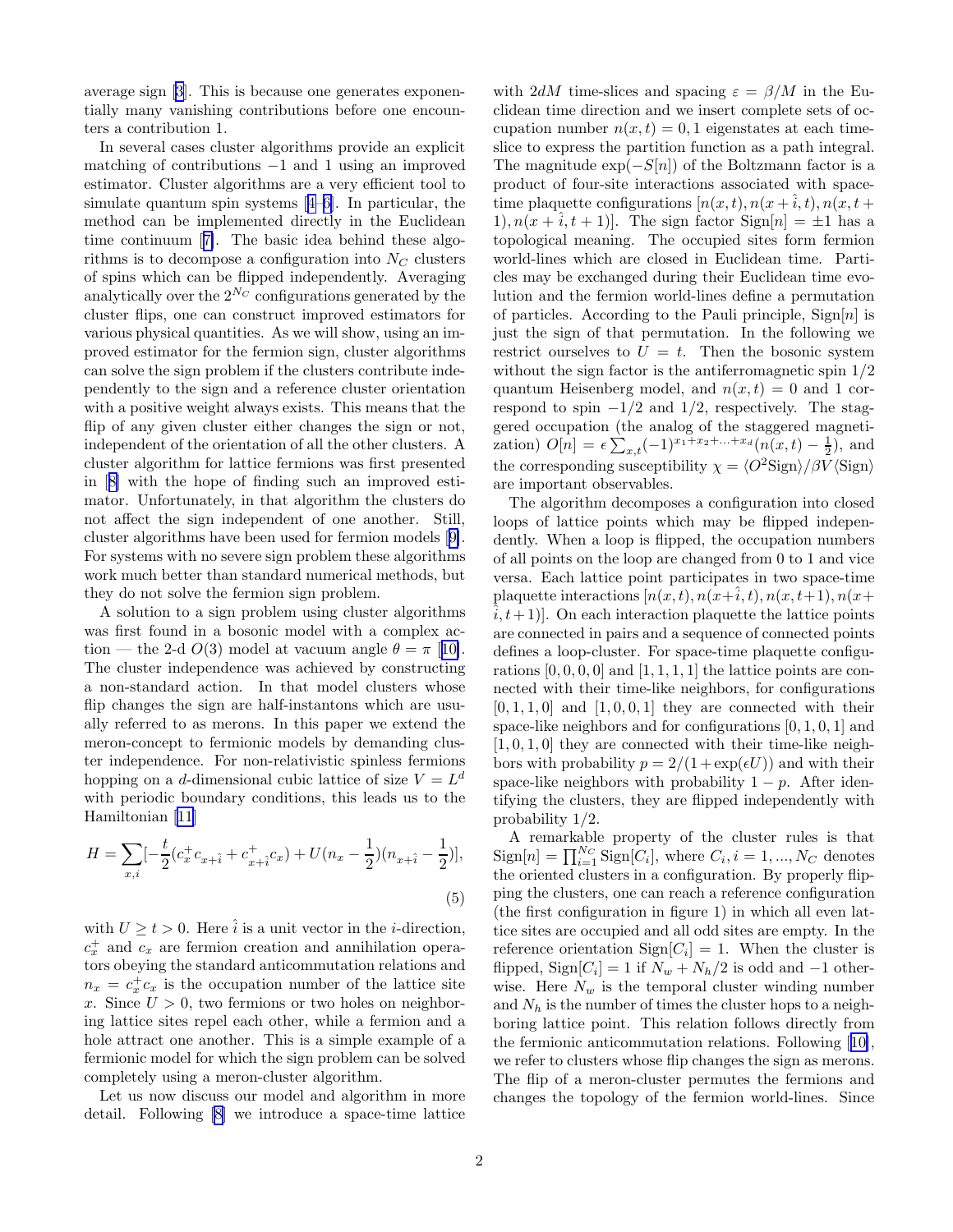flipping all clusters does not change the fermion sign, the number of meron-clusters is always even. Two fermion configurations together with a meron-cluster are shown in figure 1.



FIG. 1. Two configurations of fermion occupation numbers in  $(1 + 1)$  dimensions. The shaded plaquettes carry the interaction. The dots represent occupied sites. In the second configuration two fermions interchange their positions. Flipping a meron-cluster (represented by the fat line) changes one configuration into the other and changes the fermion sign. The other clusters in the configurations are not shown.

The improved estimator for  $\langle$ Sign $\rangle$  is the average over the  $2^{N_C}$  configurations obtained from independently flipping the  $N_C$  clusters in all possible ways. For configurations that contain merons the average sign is zero because flipping a single meron leads to a cancellation of signs  $\pm 1$ . Only the configurations without merons contribute to  $\langle$ Sign $\rangle$  and their contribution is always 1. This solves one half of the sign problem as discussed before.

Let us now consider an improved estimator for  $\langle O^2 \text{Sign} \rangle$  which is needed to determine the susceptibility  $\chi$ . The staggered occupation,  $O[n] = \sum_{C} O_C$ , is a sum of staggered occupations of the clusters,  $O_C$  =  $\epsilon \sum_{(x,t)\in C} (-1)^{x_1+x_2+\ldots+x_d} (n(x,t)-\frac{1}{2}).$  When a cluster is flipped, its staggered occupation changes sign. In a configuration without merons, where  $Sign[n] = 1$  for all relative cluster flips, the average of  $O[n]^2$ Sign $[n]$  over all  $2^{N_C}$  configurations is  $\sum_C |O_C|^2$ . For configurations with two merons the average is  $2|O_{C_1}||O_{C_2}|$  where  $C_1$  and  $C_2$ are the two meron-clusters. Configurations with more than two merons do not contribute to  $\langle O^2 \text{Sign} \rangle$ . Thus, the improved estimator for the susceptibility is given by

$$
\chi = \frac{\langle \sum_C |O_C|^2 \delta_{N,0} + 2|O_{C_1}||O_{C_2}|\delta_{N,2}\rangle}{V\beta \langle \delta_{N,0}\rangle},\tag{6}
$$

where  $N$  is the number of meron-clusters in a configuration. Hence, to determine  $\chi$  one must sample the zeroand two-meron sectors only.

The probability to find a configuration without merons is exponentially small in the space-time volume since it is equal to  $\langle$ Sign $\rangle$ . Thus, although we have increased the statistics tremendously with the improved estimators, without a second step one would still need an exponentially large statistics to accurately determine  $\chi$ . One goal of the second step is to eliminate all configurations with more than two merons. This enhances both the numerator and the denominator in eq.(6) by an exponentially large factor, but leaves their ratio unchanged. We start with an initial configuration with zero or two merons. For example, a completely occupied configuration has no merons. We then visit all plaquette interactions one after the other and choose new cluster connections between the four sites according to the cluster rules. If the new connection increases the number of merons beyond two, it is not accepted and the old connection is kept for that plaquette. To decide if the meron number changes, one needs to examine the clusters affected by the new connection. Although this requires a computational effort proportional to the cluster size (and hence to the physical correlation length) this is no problem, because one gains a factor that is exponentially large in the volume. The above procedure obeys detailed balance because configurations with more than two merons do not contribute to the observables we consider. Also, one can show that the algorithm is still ergodic. The simple reject step eliminates almost all configurations with weight 0 and is the essential step to solve the other half of the fermion sign problem.

Since for large space-time volumes the two-meron sector is much larger than the zero-meron sector, without further improvements one would still need statistics quadratic (but no longer exponential) in the space-time volume to accurately measure  $\chi$ . The remaining problem can be solved with a re-weighting technique similar to the one used in[[10](#page-3-0)]. To enhance the zero-meron configurations in a controlled way, we introduce a trial probability  $p_t(N)$  for each N-meron sector. We set  $p_t(N)$  for  $N > 2$ to infinity and use it in a Metropolis accept-reject step for the newly proposed cluster connection on a specific plaquette interaction. A new connection that changes the meron number from  $N$  to  $N'$  is accepted with probability  $p = \min[1, p_t(N)/p_t(N')]$ . In particular, configurations with  $N' > 2$  are never generated because then  $p_t(N') = \infty$  and  $p = 0$ . After visiting all plaquette interactions, each cluster is flipped with probability 1/2 which completes one update sweep. After re-weighting, the zero- and two-meron configurations appear with similar probabilities. This completes the second step in our